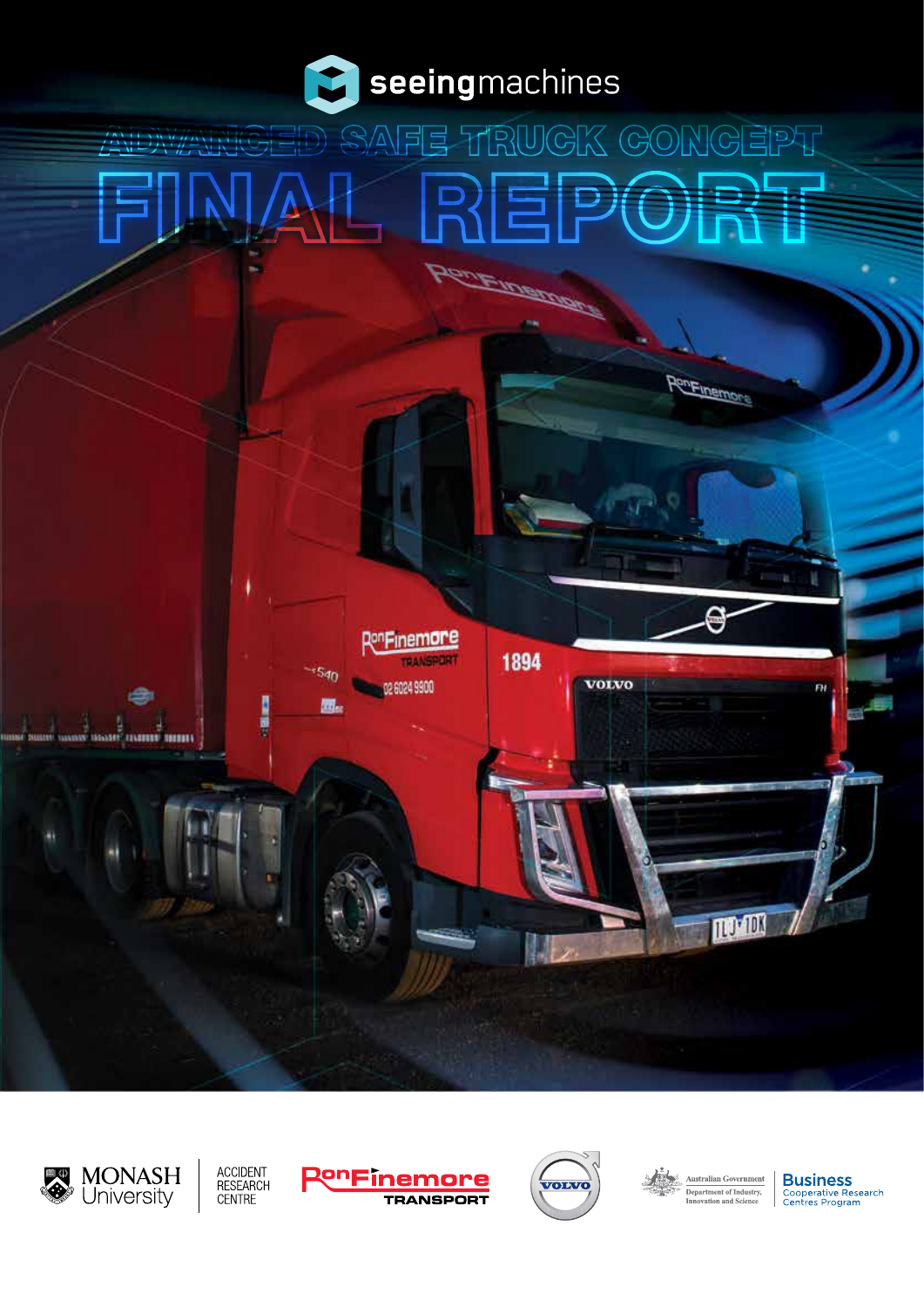#### **KEY MESSAGES**

# 1.

Current best practice in managing driver fatigue and distraction levels for commercial / professional drivers use shift characteristics such as shift timing which are used to determine a driver's level of fitness.

2.

With the implementation of effective driver monitoring technology, this study demonstrates the opportunity for policymakers to apply a more personalised approach to managing the risks associated with driver fatigue and affords flexibility with how hours of service are implemented in practice.

# 3.

Accurate measurement of driver workload allows for the potential implementation of additional technology, such as automated features, to improve efficiency and productivity, while maintaining safety standards for the driver.

#### **PROGRAM SUMMARY**

## PROGRAM CONTEXT

Driver distraction and drowsiness are universally accepted as key contributors to road fatalities and injuries globally [1-2]. Governments, regulators and industry bodies are focused on reducing the risks of distraction and drowsiness by implementing regulatory and policy guidance and by embracing technology, now widely available, to help drivers, operators and owners improve safety around the world.

According to BITRE, 2462 Australians were killed as a result of involvement in heavy vehicle crashes between 2005-2014, representing 17.5% of deaths on Australian Roads [3]. Driver drowsiness remains a significant contributing factor to road crashes worldwide, with reports suggesting that fatigue is present in 15%-44% of crashes in Australia [4]. Distraction is a similarly pervasive public health problem, accounting for some 21% of all crashes in Australia [5].

Advances in technology now enable transport operators to strengthen their ability to measure and monitor in-cab driver performance in real-time as a way of complementing existing company safety policies and

further ensuring they meet OHS requirements [6]. The Advanced Safe Truck Concept project (ASTC), led by Seeing Machines in collaboration with the Monash University Accident Research Centre (MUARC), Ron Finemore Transport (RFT) and Volvo Trucks Australia was a three-year program aimed to better understand the real-world risks faced by trucking operations and their drivers, and then through this high quality research to enhance existing technological solutions.

Real-time in-vehicle monitoring of driver state has been shown to be an important pillar within contemporary safety management systems in the workplace. There are numerous approaches to driver monitoring that can include monitoring critical safety events (e.g., a lane departure), monitoring vehicle control inputs (e.g., steering, pedal use) as in some telematics systems and, in particular, camera-based approaches that assess measures related to head pose, gaze and eyelid behaviour – typically referred to as driver monitoring systems (DMS). The latter approach has been recognised in the European National Crash Assessment Program as the best method to address these issues [7].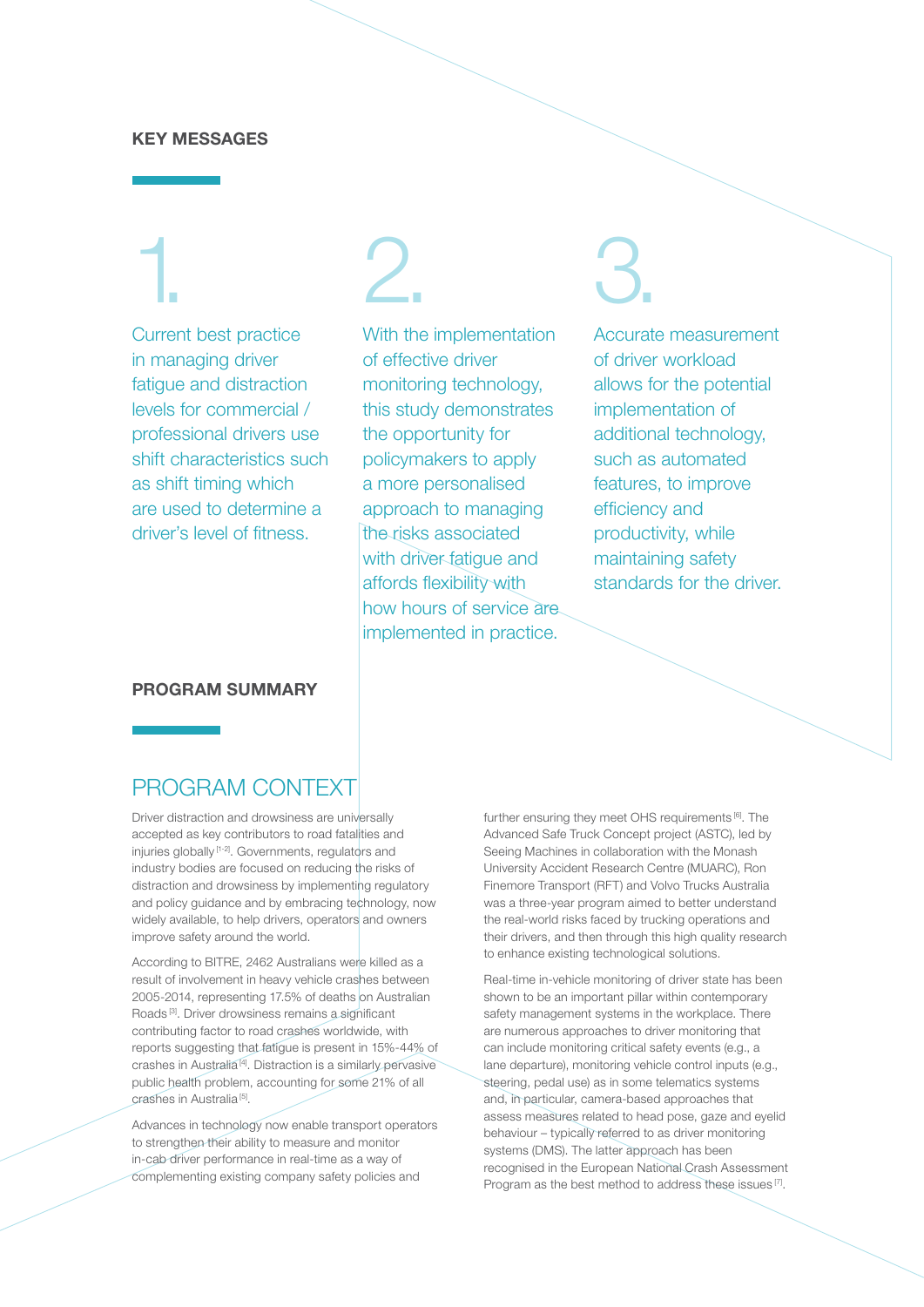

## PROGRAM FLEMENTS

Capturing and harnessing the right data is of paramount importance for the development of technologies such as driver monitoring. Essentially this refers to the requirement to capture data from a diverse array of individuals, who experience mild to extreme impairment, and who can be observed in both simulated and real-world operational environments where both driver behaviour and environmental conditions are more naturalistic. Collecting the right data also refers to the requirement to have strong and robust objective measures of driver state that form the ground truth for algorithm development.



MUARC Advanced Driving Simulator (top) and integration with Seeing Machines' Driver Monitoring System (bottom)

The ASTC project used an array of advanced technologies to detect driver 'state', which reflected how well drivers were managing the demands of driving. Due to the unique technical requirements of the project, Seeing Machines DMS was integrated into MUARC's Advanced Driving Simulator technology. The end result of this integration was a world-first driver state sensing suite. This sensing suite was fully integrated first with MUARC's existing car-based driving simulator, and for the first time in Australia, a full truck cabin (Volvo Trucks) was used to create an Advanced Truck Driving Simulator as part of this project. This complemented the existing full passenger car model (full Holden Commodore) already at MUARC, but also was the test-bed for the assessment of new Driver Monitoring technology developed and assessed in this project. Over 100 drivers were recruited to drive for up to 4 hrs each under varying levels of drowsiness and distraction. The resulting dataset comprised over 1700 verified microsleeps.

Concurrently, a naturalistic driving study was conducted with a real-world operational fleet from RFT with the aim of validating the findings from the simulator studies. Ten RFT trucks part of a fleet nominated by RFT for participation in the study were instrumented with a subset of the sensors integrated with the MUARC Advanced Driving Simulator and were observed for up to 6 months. In addition to the existing Seeing Machines' Guardian system (which is fitted in all RFT trucks and, for duty of care, was to remain operational throughout the ASTC project), DMS, time-of-flight, cabin-view webcam, Mobileye, and a forward-facing camera were installed.



Darren Wood piloting the EEG headset with the help of Shafiul Azam Instrumentation of RFT trucks at Wodonga

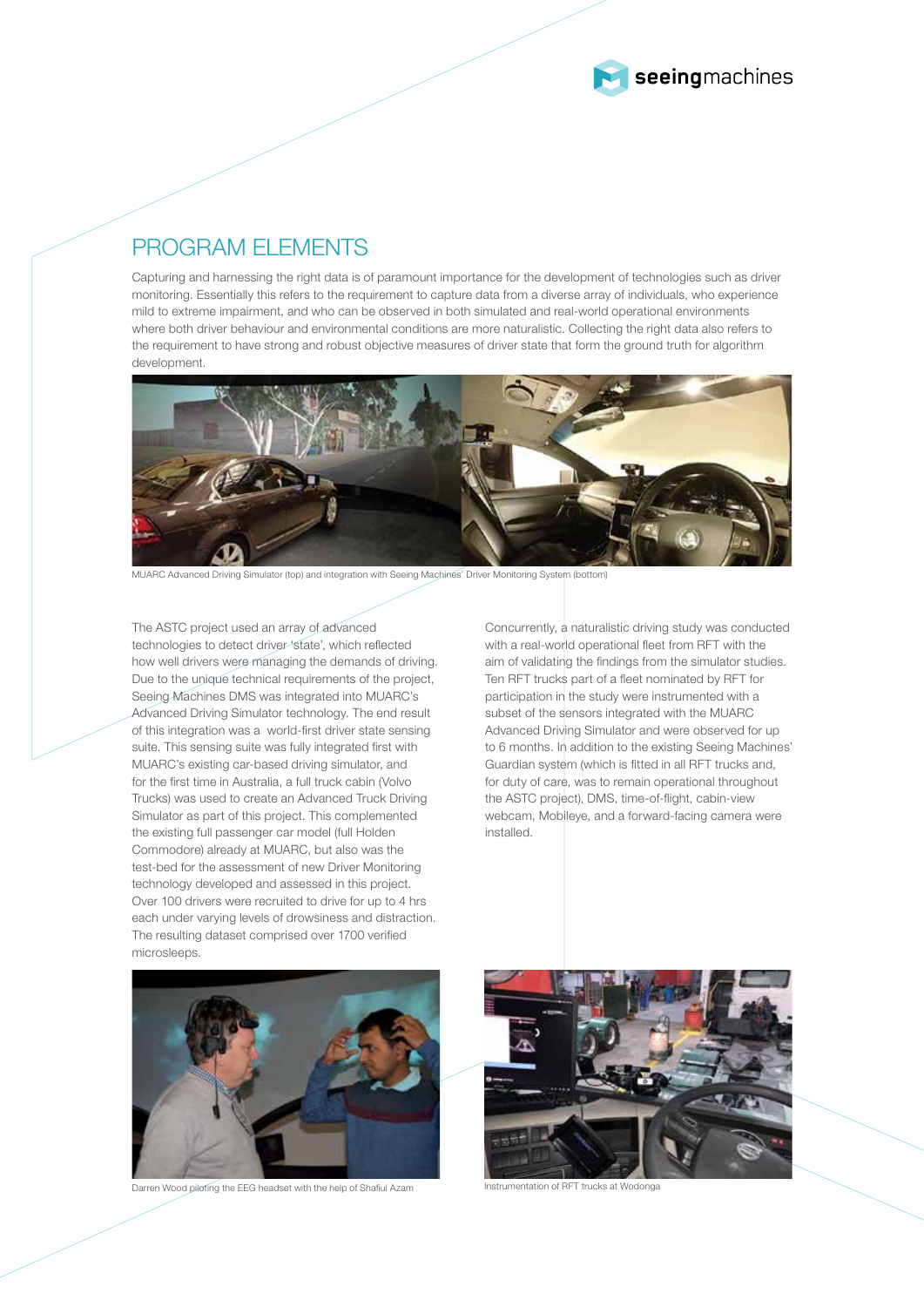### **PROGRAM SUMMARY**

Participants were instructed to drive as they normally would in the course of their employment, with the sensing suite designed to initiate recording with vehicle ignition. To collect truth data on levels of driver drowsiness (without the use of obtrusive systems such as EEG or actigraphy), drivers were additionally required to complete a brief paper-based alertness scale during the scheduled breaks on their shift.



Dr Jonny Kuo presenting initial project findings at Intelligent Transport Systems World Congress in Copenhagen, Sep 2018

# SUMMARY OF ON-ROAD DATASET

| Number of vehicles   | 10              |
|----------------------|-----------------|
| Number of trips      | 22215           |
| Number of shifts     | 2482            |
| Total distance       | 1705093.78 km   |
| Total time           | 31187:43:47 hrs |
| Number of driver IDs | 120             |

In March 2018, the naturalistic study was officially launched at Old Parliament House with MP Paul Fletcher in attendance with key stakeholders from Seeing Machines, Ron Finemore Transport, MUARC, Volvo Trucks Australia, the CRC-P program and the NHVR. In total, over 100 drivers enrolled to participate in the study, collectively driving 22000 trips across over 1.5 million km, resulting in the largest and most comprehensive dataset of its kind in the world.



Ron Finemore and MP Paul Fletcher at the project launch at Old Parliament House

Prior to the naturalistic driving study, a fully functional truck was provided by Volvo Trucks Australia to Seeing Machines' Canberra headquarters to facilitate testing of the sensing platform and refinement of the instrumentation process to ensure minimal disruption to RFT's operational schedule during the study itself.

Building upon these datasets was the 4th phase of the project in which novel HMI concepts associated with the target driver states were developed and tested at MUARC's simulator facilities. This related to how warnings were delivered to drivers when they were detected as being distracted or fatigued, and involved the design and installation of a Head-Up Display (HUD). This required considerable development work to first build and integrate the new driver warning system into the Truck Simulator.



Kyle Blay (2nd from left) explaining the instrumentation process to project partners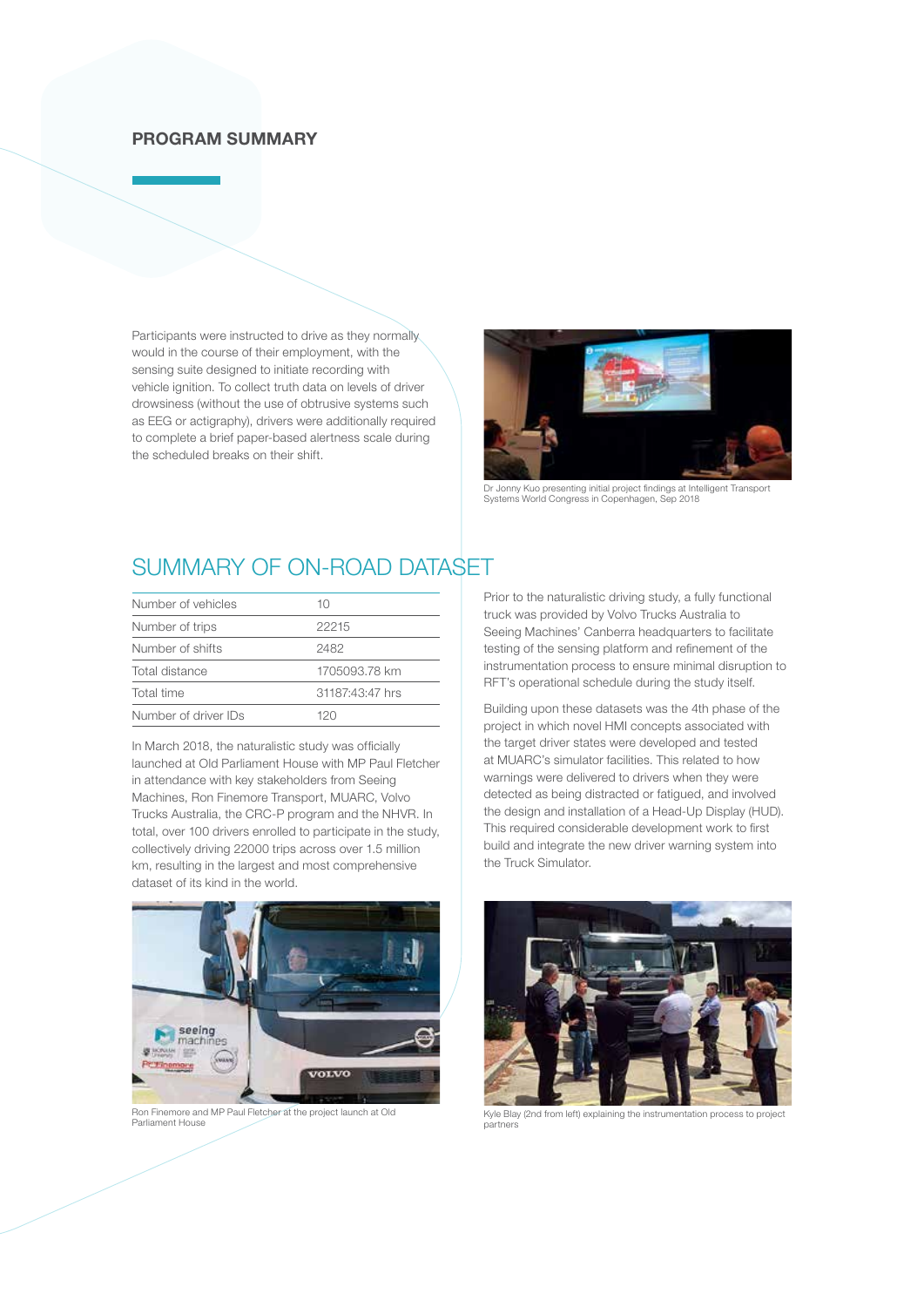

# TECHNOLOGY IMPLICATIONS

From the simulator studies, camera based technology was found to be most effective in determining the drowsiness level of a driver when compared to other methods used such as steering wheel sensors. Compared to commonly used eye closure metrics, a drowsiness level metric using Seeing Machines' production grade Driver Monitoring System (DMS) correctly classified a greater proportion of safety critical microsleep events. Similarly, for distraction, simple eyes-off-road detection did not provide adequate measurement of driver distraction levels. Detection of distraction, using the Seeing Machines' production grade DMS technology, was more effective (than eyesoff-road) in measurement of real-world driver distraction behaviours.



Dr Mike Lenné introducing the project at the Driver Distraction and Inattention conference in Gothenburg, Oct 2018

Algorithmic improvements in Seeing Machines Driver Monitoring underpins the product's ability to deliver a competitive service within the marketplace as well as working to foster driver acceptance of our service. Algorithmic improvements also reduce the total cost of delivering the service with the number of times the system intervenes in the cab being directly related to the cost of delivering the service as each time an intervention occurs data is sent to the cloud service. As Guardian's subscriber numbers grow it is expected that our algorithmic performance will increase so the service can continue to be delivered without a corresponding increase in required support within the existing teams. Future products will benefit from the improved driver state features that are being derived in part from the indepth data captured during this program.

A key issue affecting the efficacy of any in-vehicle technology is the user interface, including how information is transmitted to operators, and its usability and acceptability among drivers. Within the context of driver monitoring technology, this includes defining the most effective warnings for heavy vehicle drivers and how they should be delivered given the driver's operational constraints, their driving task, and other technologies present in a truck's cabin.

A multi-stage human-centred design process (including driver interviews and design workshops) was used to develop core design specifications for driver fatigue and driver distraction systems which were then tested against an inspection-based evaluation and among a group of car and truck drivers (user-based evaluation). The developed HMI concept comprised a multi-modal warning system (visual, auditory and tactile) with two levels for driver fatigue and an escalating system for driver distraction. Subsequent testing showed that this concept was a) perceived by drivers to be efficacious, and b) had a high level of end-user acceptability and usability.



Truck simulator build in progress at MUARC using cab provided by RFT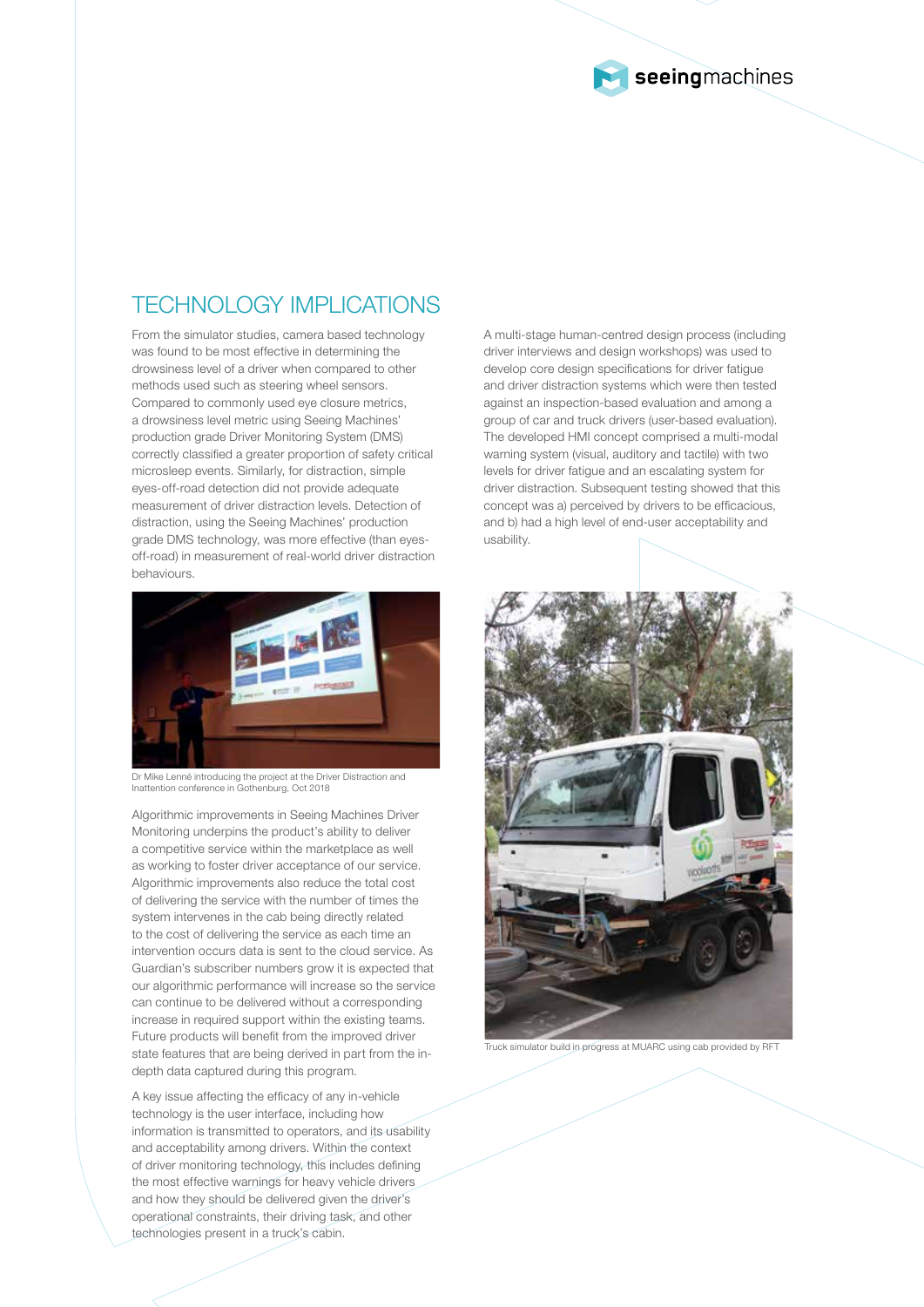#### **PROGRAM SUMMARY**

## POLICY IMPLICATIONS

Current best practice uses shift characteristics to determine a driver's fitness to drive - this was supported by our data, where drowsiness was linked with shifts commencing in the middle of the day and shifts of covering longer distances. In line with the recent research report from the National Heavy Vehicle Regulator [8] on fatigue detection technologies, project findings to date additionally support the efficacy of the real-time monitoring of driver drowsiness.

Not all drivers in the naturalistic study were equally affected by drowsiness, with the drivers most affected being over 3 times as likely to experience drowsiness than those in the lowest percentiles. In most shifts involving drowsy driving, drivers showed signs of drowsiness within 10 minutes of starting their shift. Conversely, some drivers approached maximum hours of service without showing signs of drowsiness.

Complementary to currently available aftermarket solutions for event detection, driver state monitoring in the context of heavy vehicles can empower drivers and fleet owners to make more informed decisions around shift scheduling and driver training. As a greater number of heavy vehicle fleets begin to adopt similar technology, it becomes increasingly pertinent to review the safety impact and ongoing relevance of prescriptive schedulebased approaches to fatigue management.



Ron Finemore at the launch of the Advanced Safe Truck Concept in Canberra

## CONCLUSION

The three-year program utilised new data analysis methods to understand the behavioural risks in ways not previously possible. This was enabled by bringing together 'big data' analytics, simulation and computer vision expertise across Seeing Machines and Monash University and the operational and industry expertise of Ron Finemore Transport and Volvo Trucks Australia.

While the scientific findings provide significant new insights to characterise drowsiness and distraction and links to safety events, the real value from the program is in how this information is used to generate enhanced algorithms that measure driver drowsiness and distraction in real-time. The program produced algorithmic improvements that are now incorporated into Seeing Machines product development programs.

In addition to the technical achievements in this project, a key point of difference with ASTC was the level of collaboration that was achieved with the project partners. Prior to the naturalistic driving study, a fully functional truck was provided by Volvo Trucks Australia to Seeing Machines' Canberra headquarters to facilitate testing of the sensing platform and refinement of the

instrumentation process to ensure minimal disruption to RFT's operational schedule during the study itself. The level of engagement from RFT management throughout the project was a strong driver in the project's success, realised through high participant retention during the naturalistic driving study.

As one of Seeing Machines' flagship research programs, ASTC is an example of a human factors-driven approach to product development in which research expertise is leveraged from leading university groups like MUARC, whilst directly engaging with customers like RFT.

This program not only established a number of world-first datasets showing the full range of target driver states, but accomplished this in a way that was scientifically defensible and validated extensively with real-world data from operational fleets. Supplementing data from existing, validated products, outputs from ASTC contribute to the next generation of driver monitoring technology with the ultimate aim being to prevent these crashes from occurring in the first place, and to protect the drivers who are on the road.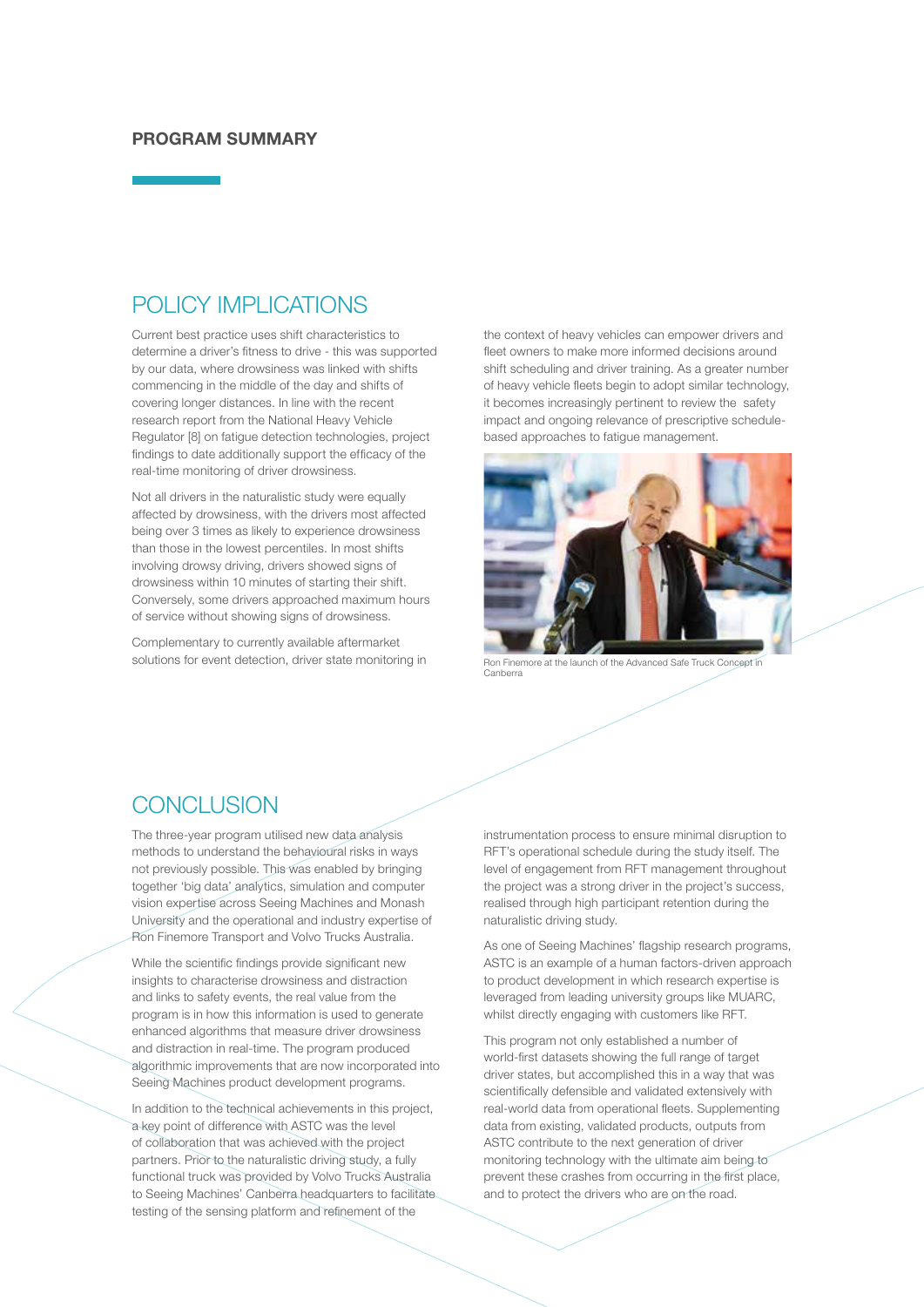## ACKNOWLEDGEMENTS

We acknowledge the funding received from the Commonwealth of Australia through the Cooperative Research Centre – Projects scheme and the cash and/ or – kind support provided by Seeing Machines, Monash University, Ron Finemore Transport and Volvo Trucks Australia. We also thank the extended team supporting this project: Fivaz Buys, Shafiul Azam, Gemma Hooper, David Moorhouse, Jeremy da Cruz, Tim Edwards and Rod Stewart at Seeing Machines; Nebojsa Tomasevic, Brendan Lawrence, Raphaela Schnittker at Monash University.

### **REFERENCES**

- [1] National Highway Traffic Safety Administration (NHTSA). 2008. Drowsy Driving and Automobile Crashes: NSDR/NHTSA Expert Panel on Driver Fatigue and Sleepiness. Accessed 15 January 2016. http:// www.nhlbi.nih.gov/files/docs/resources/sleep/drsy\_drv.pdf
- [2] Young, K., & amp; Lenné, M. (2010). Driver engagement in distracting activities and the strategies used to minimise risk. Safety Science, 48(3), 326-332. doi:10.1016/j.ssci.2009.10.008
- [3] Bureau of Transport and Regional Economics (2016). Heavy truck safety: Crash analysis and trends. Canberra, Australia.
- [4] Armstrong, K., A.J. Filtness, C.N. Watling, P. Barraclough, and<br>N. Haworth. 2013. Efficacy of Proxy Definitions for Identification<br>of Fatigue/Sleep-Related Crashes: An Australian Evaluation.<br>Transportation Research Par 242-252.
- [5] McEvoy, S. P., Stevenson, M. R., & amp; Woodward, M. (2006).<br>The impact of driver distraction on road safety: results from a representative survey in two Australian states. Injury Prevention, 12(4), 242-247. doi:10.1136/ip.2006.012336
- [6] Lenné MG, Fitzharris M. Real-time feedback reduces the incidence of fatigue events in heavy vehicle fleets. In: Proceedings of the 23rd ITS World Congress, Melbourne, Australia, 2016.
- [7] EuroNCAP. 2017. EuroNCAP 2025 Roadmap: In Pursuit of Vision Zero. Accessed 25 February 2020. https://cdn.euroncap.com/ media/30700/euroncap-roadmap-2025-v4.pdf
- [8] National Heavy Vehicle Regulator. 2020. Research Report: Phase 2 FATIGUE/DISTRACTION DETECTION TECHNOLOGY USE IN THE AUSTRALIAN ROAD FREIGHT TRANSPORT SECTOR. Accessed 25 February 2020. https://www.nhvr.gov.au/files/202002-1120-phase-2- fatigue-distraction-detection-technology-australia.pdf